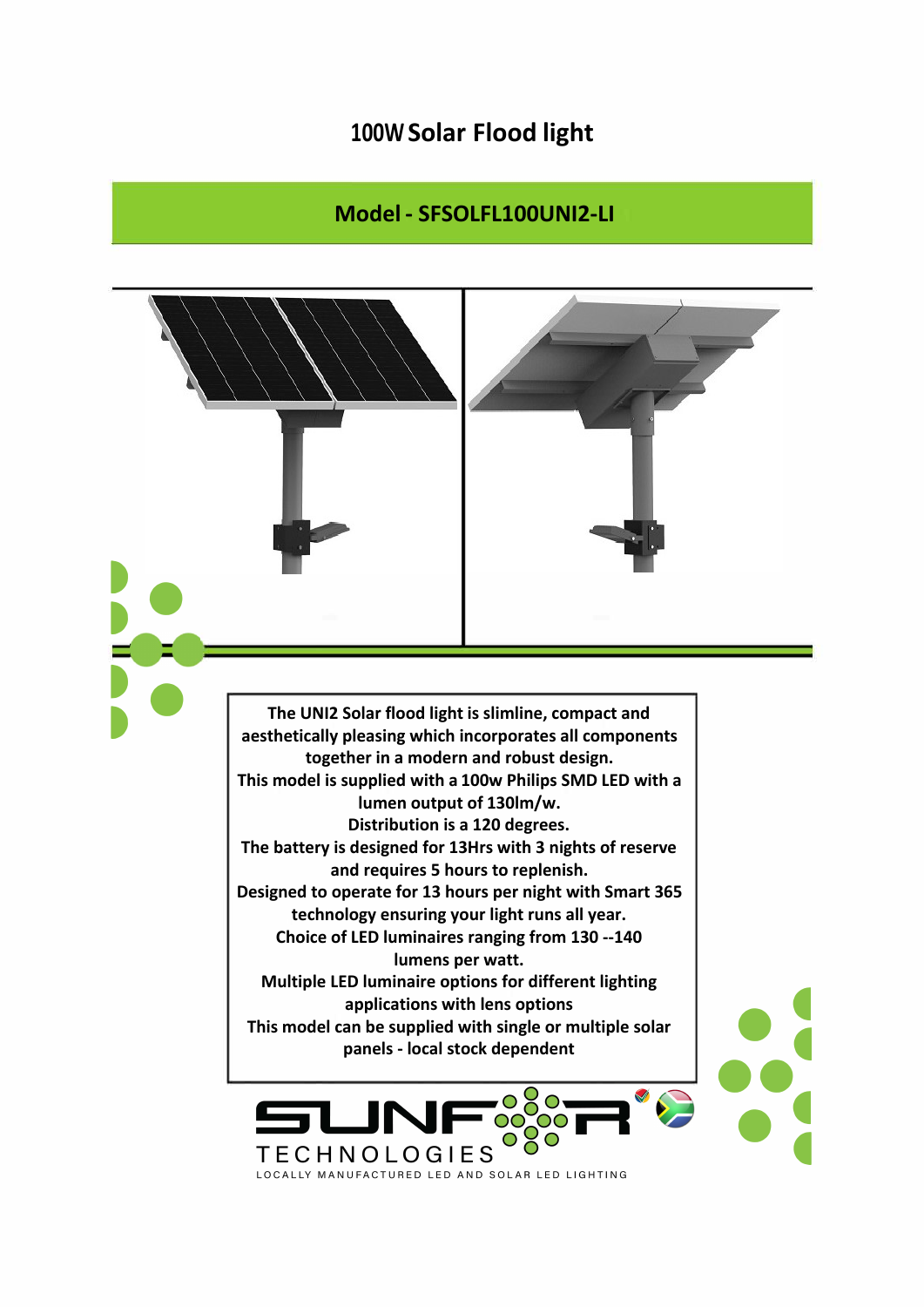## **Model - SFSOLFL100UNI2-LI**

| <b>LIGHT</b>                 | Power                                                                                                                                                 | 100W                          |
|------------------------------|-------------------------------------------------------------------------------------------------------------------------------------------------------|-------------------------------|
|                              | LED                                                                                                                                                   | Philips                       |
|                              | <b>IP Rating</b>                                                                                                                                      | IP 65                         |
|                              | Flux @ CCT 5700 - 6000K                                                                                                                               | 13000                         |
|                              | CRI - Colour Rendering Index                                                                                                                          | 80                            |
|                              | Optical control                                                                                                                                       | <b>Glass Lens</b>             |
|                              | Average Lifespan                                                                                                                                      | 8 years                       |
|                              | Operating temperature                                                                                                                                 | -30 Deg $\sim$ +45 Deg        |
|                              | Mounting height                                                                                                                                       | 9 meter above surface         |
|                              | Beam angle                                                                                                                                            | 120 degrees                   |
|                              | Lumen per watt                                                                                                                                        | 130                           |
|                              | Pole to pole distance                                                                                                                                 | 35 meters                     |
| <b>BATTERY</b>               | Lithium Ferro Phosphate                                                                                                                               | Sharp / LG                    |
|                              | Voltage                                                                                                                                               | 25.6v                         |
|                              | <b>Watt Hours</b>                                                                                                                                     | 2048Wh                        |
|                              | Lifespan                                                                                                                                              | 2000 cycles                   |
| <b>SOLAR</b><br><b>PANEL</b> | Power                                                                                                                                                 | 380w                          |
|                              | Voltage                                                                                                                                               | 36v                           |
|                              | Maximum current                                                                                                                                       | 9.6 Amp                       |
| <b>CONTROLLER</b>            | Charging method                                                                                                                                       | <b>MPPT</b>                   |
|                              | Dimming parameters                                                                                                                                    | 100 / 70 / 50 & 30%           |
|                              | Day night sensor                                                                                                                                      | Integrated Day / Night sensor |
|                              | Lighting parameters                                                                                                                                   | 4 stage programmable          |
|                              | Electrical parameters                                                                                                                                 | Temperature compensation      |
|                              |                                                                                                                                                       | Overheating, overcharging and |
|                              |                                                                                                                                                       | over discharging protections  |
| AND<br><b>ENCLOSURE</b>      | A Grade steel treated with anti rust and powder coated<br>Manufactured in an SABS approved facility with<br>ISO 9001 - 3CR12 stainless steel optional |                               |
| <b>POLE</b>                  | Galvanized with an option to powder coat -10m (127 - 114mm collar)                                                                                    |                               |
| <b>WARRANTY</b>              | 3 years on all components - option to extend                                                                                                          |                               |

••• •• **t** 

TECHNOLOGIES OCO - -

LJN

J